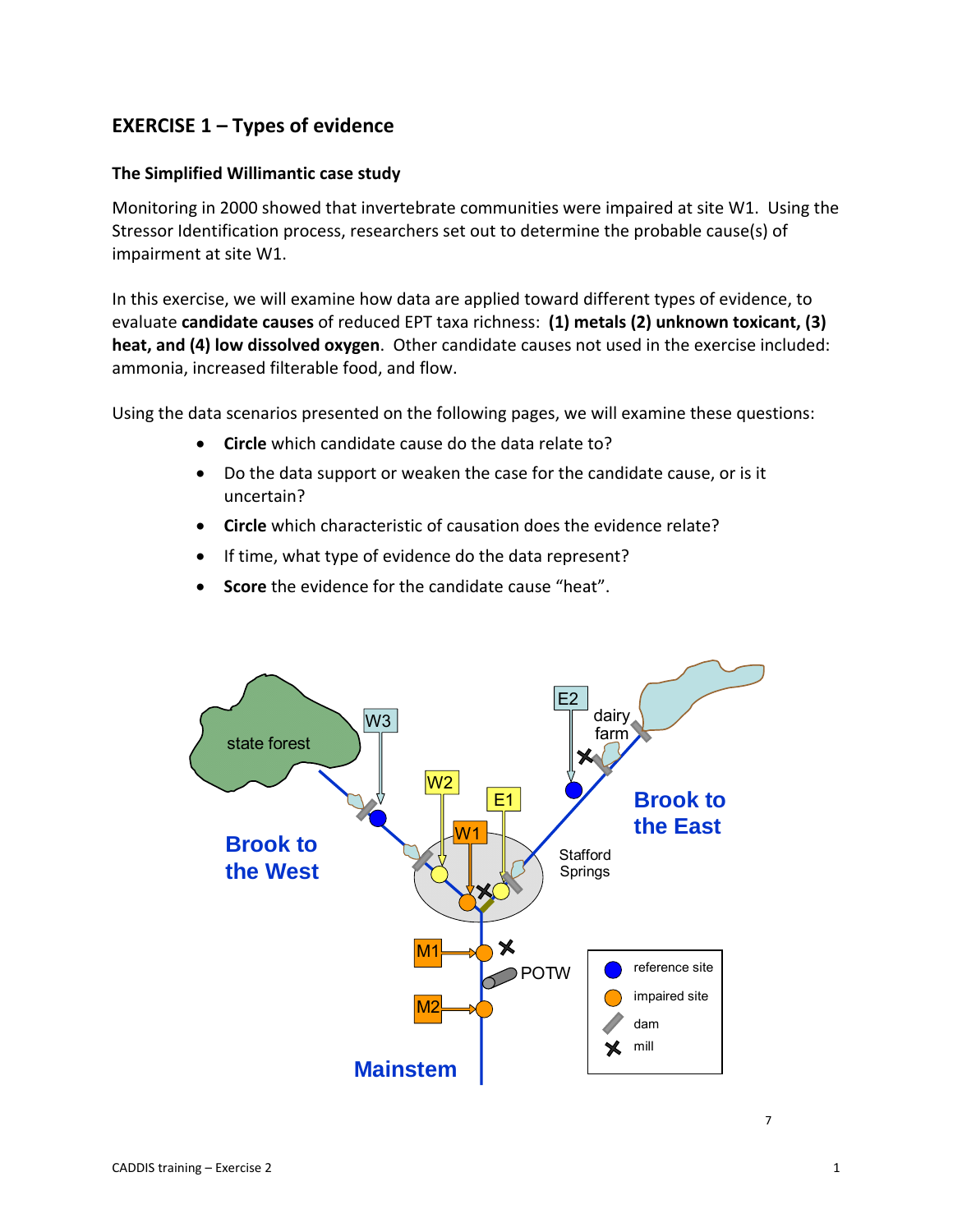|                                                                                                                         | $W3 -$<br>reference | $W2 -$<br>below dam | $W1 -$<br>impaired | Score     | Inference |  |  |
|-------------------------------------------------------------------------------------------------------------------------|---------------------|---------------------|--------------------|-----------|-----------|--|--|
| Minimum dissolved<br>oxygen concentration<br>(mg/L)                                                                     | 7.3                 | 7.7                 | 8.9                |           | weakened  |  |  |
| Maximum temperature, °C                                                                                                 | 19                  | 27                  | 28                 | $\ddot{}$ | supported |  |  |
| Metals, eg. Cd µg/L                                                                                                     | 4                   | 5                   | 5                  | $\ddot{}$ | supported |  |  |
| Circle as many as apply<br><b>Candidate causes:</b><br>low dissolved oxygen<br>toxic mixture<br>metals<br>heat          |                     |                     |                    |           |           |  |  |
| <b>Evidence for which characteristic:</b><br>specific alteration<br>preceding causation<br>sufficiency<br>co-occurrence |                     |                     |                    |           |           |  |  |
| Type of evidence:<br>spatial/temporal co-occurrence                                                                     |                     |                     |                    |           |           |  |  |

# **DATA SCENARIO 2**

|                                                                   | $W2 -$ below dam | $W1 - impaired$ | Score | Inference |
|-------------------------------------------------------------------|------------------|-----------------|-------|-----------|
| Canopy cover                                                      | 70%              | 0%              |       | Supported |
| Thermally heated<br>pond, water<br>flows from<br>surface over dam | closest          | downstream      |       | Weakened  |

### **Circle as many as apply and fill in the type of evidence Candidate causes:**

| metals            | toxic mixture                             | heat                | low dissolved oxygen |             |
|-------------------|-------------------------------------------|---------------------|----------------------|-------------|
|                   | <b>Evidence for which characteristic:</b> |                     |                      |             |
| co-occurrence     |                                           | preceding causation | specific alteration  | sufficiency |
| Type of evidence: |                                           | causal pathway      |                      |             |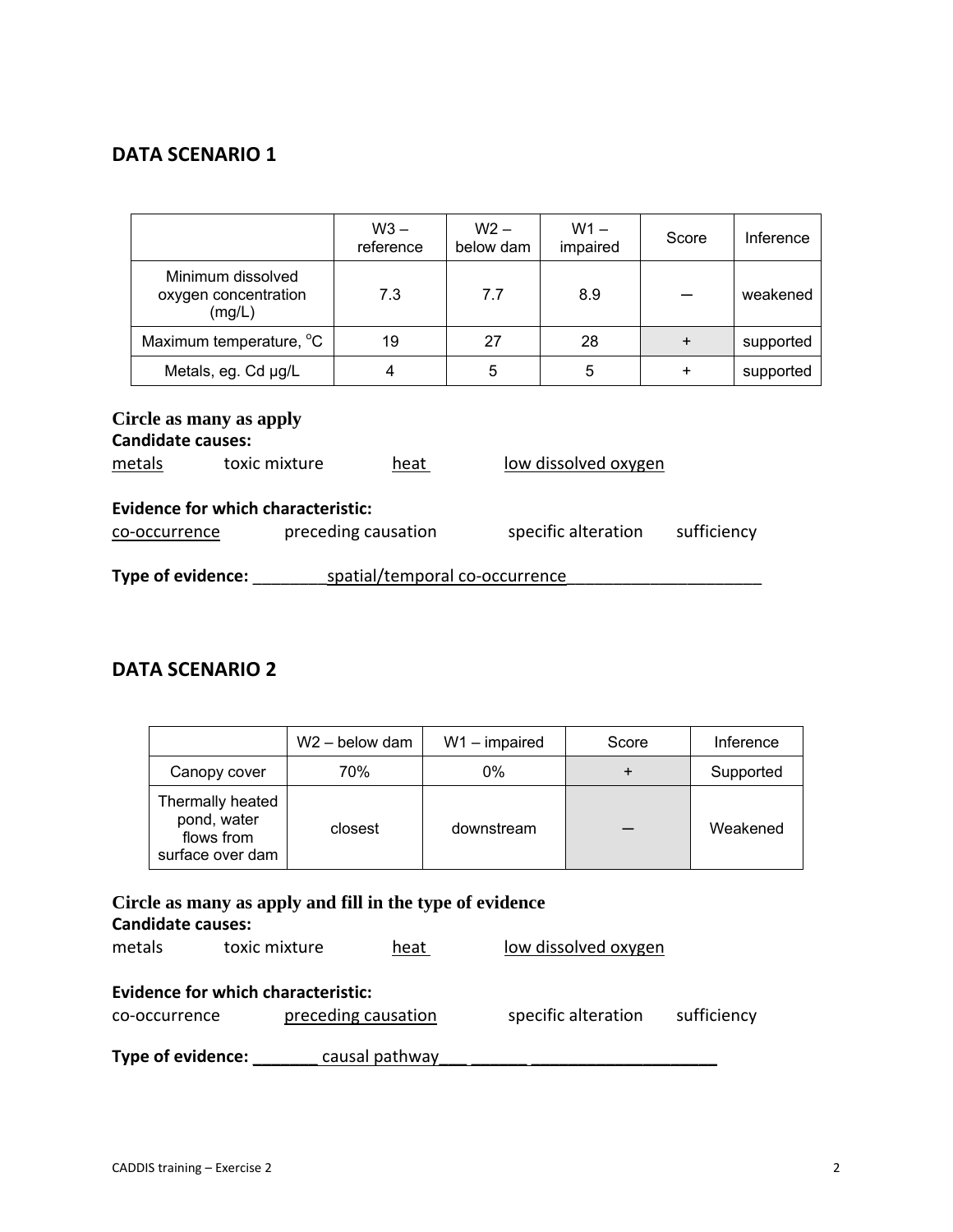| EPT taxa richness over time at W3, W2, & W1 |     |    |    |    |  |  |  |
|---------------------------------------------|-----|----|----|----|--|--|--|
| 2003<br>2002<br>2004<br>2005<br>Score       |     |    |    |    |  |  |  |
| W3                                          | 18  | 16 | 15 | 16 |  |  |  |
| W <sub>2</sub>                              | NE. | 8  | 9  | 8  |  |  |  |
| W1                                          |     |    |    |    |  |  |  |

In Fall 2004, an unpermitted industrial discharge with metals ammonia, organic matter was discovered and removed, just upstream of W1.

# **Circle as many as apply and fill in the type of evidence Candidate causes:**  metals toxic mixture heat low dissolved oxygen **Evidence for which characteristic:**  co‐occurrence preceding causation specific alteration sufficiency Type of evidence: Manipulation of exposure from the case

### **DATA SCENARIO 4**

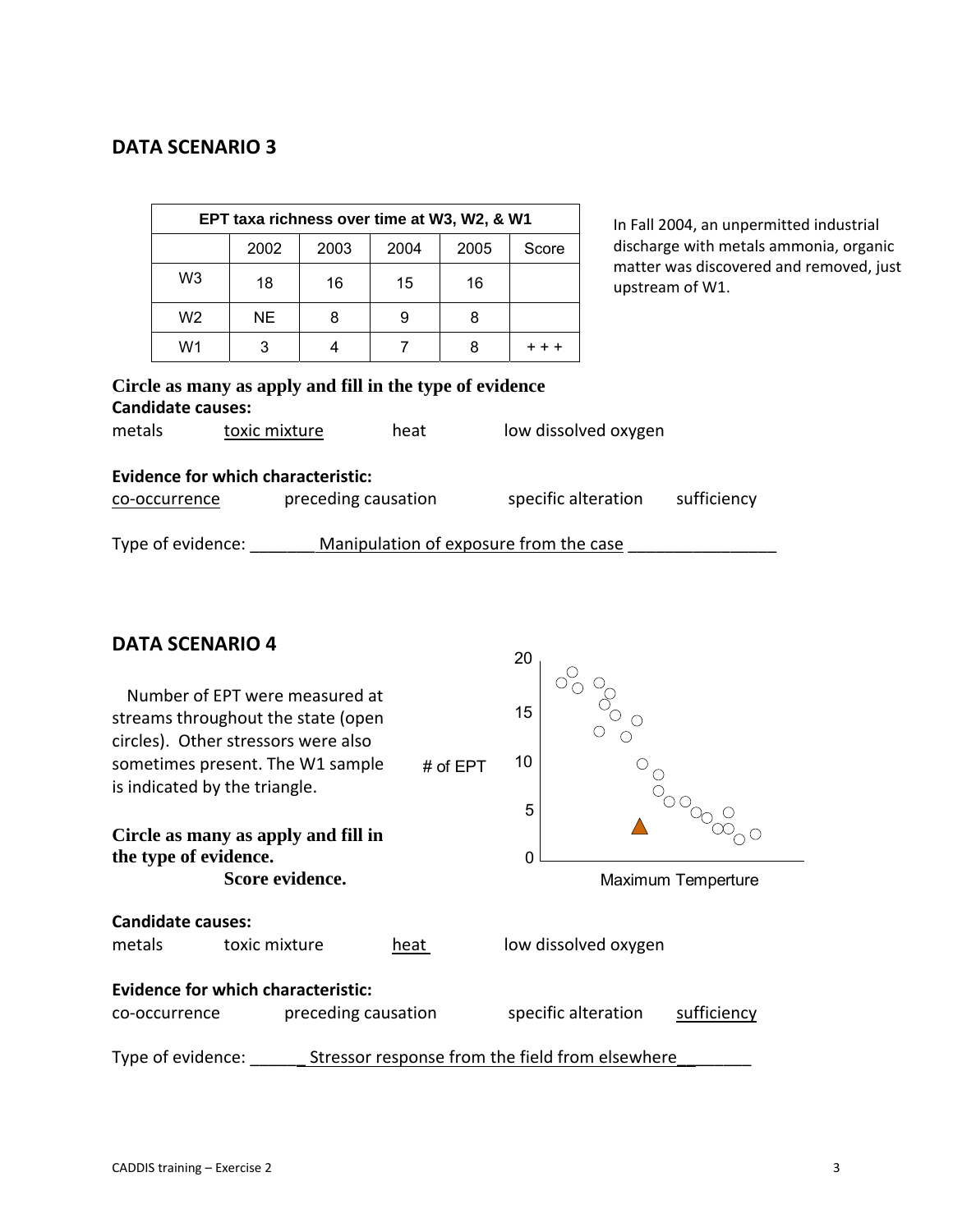Plausible Stressor Response Evaluated by Sum of Partial Toxicity Based on Benchmarks Daphnids Lowest Chronic Values and Mean Ambient Concentrations from 1999–2000

|              | Lowest Chronic<br>Value $(\mu g/L)$ | MR1<br>Reference | WL1 Impaired | Score |     |
|--------------|-------------------------------------|------------------|--------------|-------|-----|
| Al           | 1900                                | 0.043            | 0.061        |       |     |
| Cd           | 0.15                                | 2.667            | 3.333        |       |     |
| Cr           | <44                                 | 0.005            | 0.039        |       |     |
| Cu           | 0.23                                | 9.565            | 11.739       |       |     |
| Fe           | 4380                                | 0.119            | 0.109        |       |     |
| Ni           | $<$ 5                               | 0.040            | 0.060        |       |     |
| Pb           | 12.3                                | 0.000            | 0.146        |       |     |
| Zn           | 46.73                               | 0.139            | 0.154        |       |     |
| <b>Total</b> |                                     | 12.578           | 15.642       | yes   | $+$ |

| <b>Candidate causes:</b>                                                                                                |  | Circle as many as apply and fill in the type of evidence |                                                      |  |  |  |  |  |
|-------------------------------------------------------------------------------------------------------------------------|--|----------------------------------------------------------|------------------------------------------------------|--|--|--|--|--|
| low dissolved oxygen<br>toxic mixture<br>metals<br>heat                                                                 |  |                                                          |                                                      |  |  |  |  |  |
| <b>Evidence for which characteristic:</b><br>preceding causation<br>specific alteration<br>sufficiency<br>co-occurrence |  |                                                          |                                                      |  |  |  |  |  |
| Type of evidence:                                                                                                       |  |                                                          | Stressor response from the laboratory from elsewhere |  |  |  |  |  |

CADDIS training – Exercise 2 4